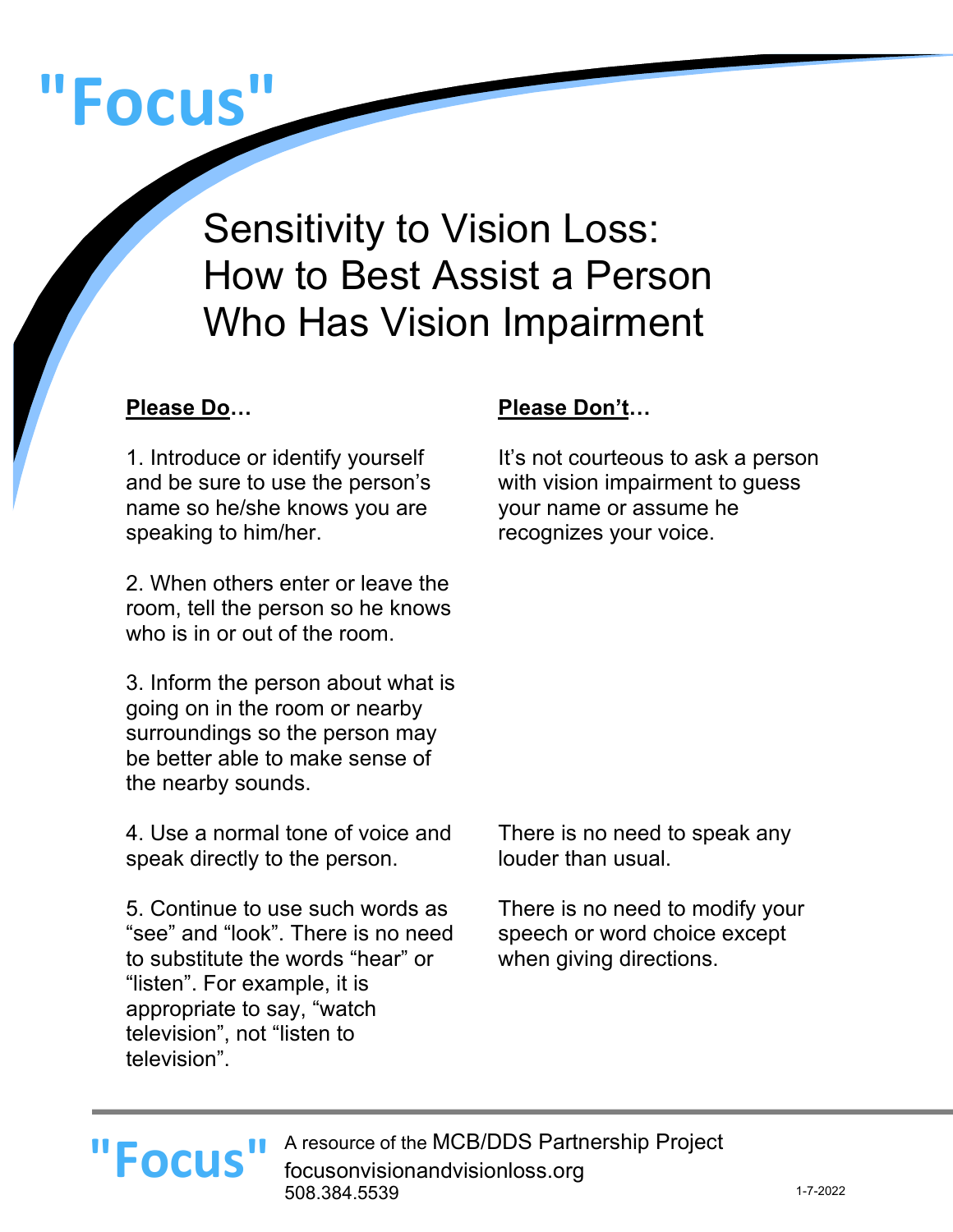### **When Walking**

6. Encourage the individual to hold onto your arm, above your elbow.

7. When walking away from a person, even for a few seconds, leave them in contact with something stable such as a wall, chair or table.

8. Explain environmental sounds and changes in walking surface so that the person will not be surprised or startled.

9. Pause before going up or down stairs or a curb.

### **When Pushing Someone in a Wheelchair**

10. Talk to the person. Inform them of any upcoming changes in terrain or direction, explain the source of any loud or unexpected noises, and comment on ordinary environmental sounds.

### **When Assisting Someone to Sit**

11. Approach the chair/sofa directly from the front. Assist the person to locate the back of the chair and the seat. Inform them if the chair has arms. If balance is a concern, provide assistance as needed to turn and safely sit.

Don't guide the person to a chair that rocks or moves without letting them know what movement will occur when seated.

Don't begin to push the chair without informing the person that they are

about to move.

### **Please Do… Please Don't…**

Don't push or pull a person by the arm or hand.

Don't leave a person with a vision impairment standing in free space. People can feel disoriented and uncomfortable left in open space.

A resource of the MCB/DDS Partnership Project **"Focus "** A resource of the MCB/DDS Partn focusonvisionandvisionloss.org 508.384.5539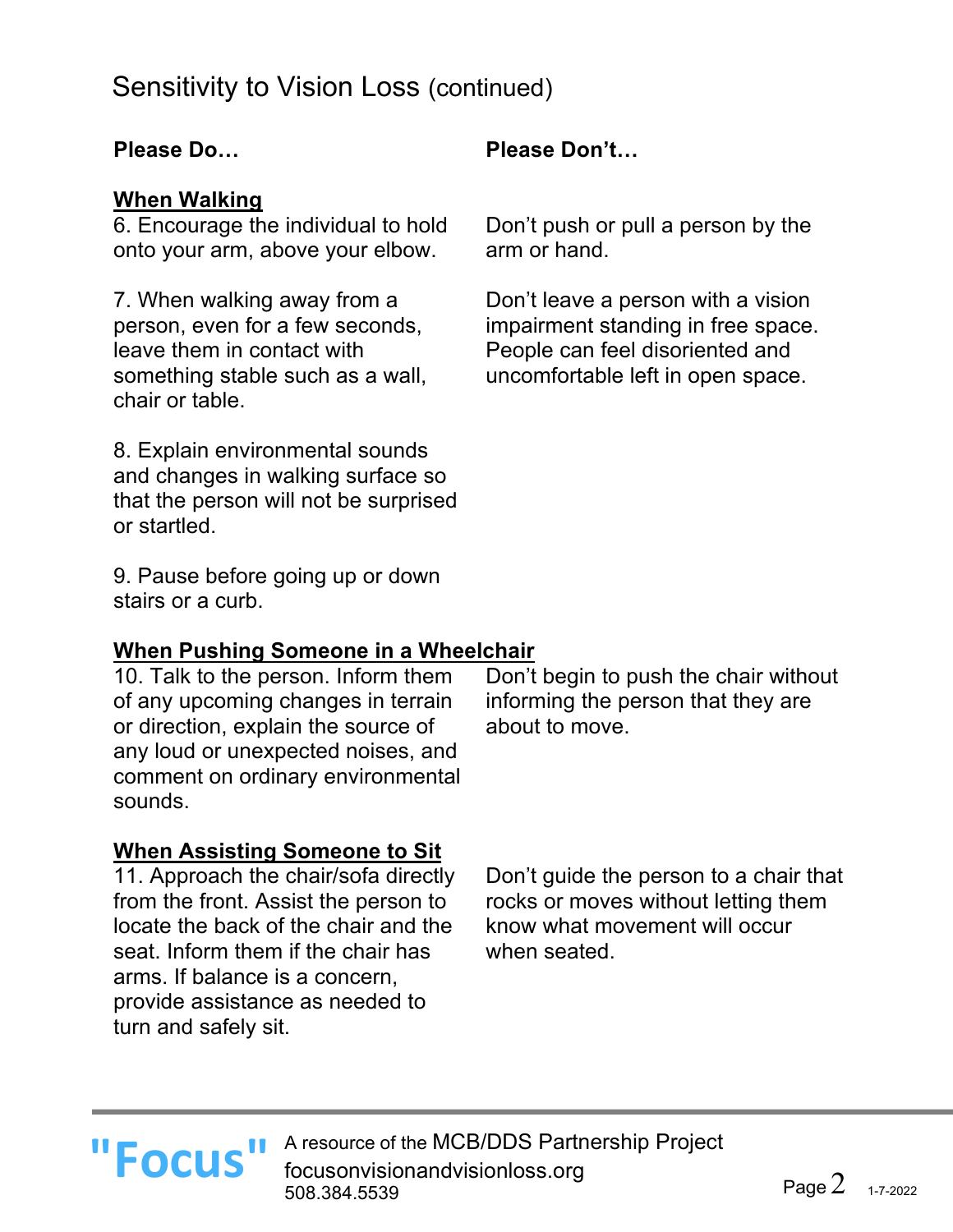### **Please Do… Please Don't…**

### **When Serving or Dining**

12. Maintain consistency in where the person sits when eating.

13. Maintain consistency when setting the table so commonly used items are in the same location.

14. Provide adapted utensils, highsided plates or bowls, dycem mats, etc. as appropriate to maximize independence.

15. Use color contrast between the color of the food and plate and color of the plate and table. This helps the dining experience to be more "seeable" for those with low vision.

16. Tell the person what is being served and its location on the plate: "the chicken is directly in front of you, the potatoes are to the left and the carrots are on the right. Or use "clock face" to describe: "the chicken is at 6 o'clock and the carrots are at 3".

17. Inform the person of the other items on the table such as butter, water, salt, bread basket, etc.

18. When at a restaurant, ask if the person would like the menu to be read aloud. Ask for a Braille menu if appropriate.

### Don't assume the person can't feed themself or cut their own food.

Don't assume the person can identify the food and drink from the aroma.

A resource of the MCB/DDS Partnership Project **"Focus "** A resource of the MCB/DDS Partn focusonvisionandvisionloss.org 508.384.5539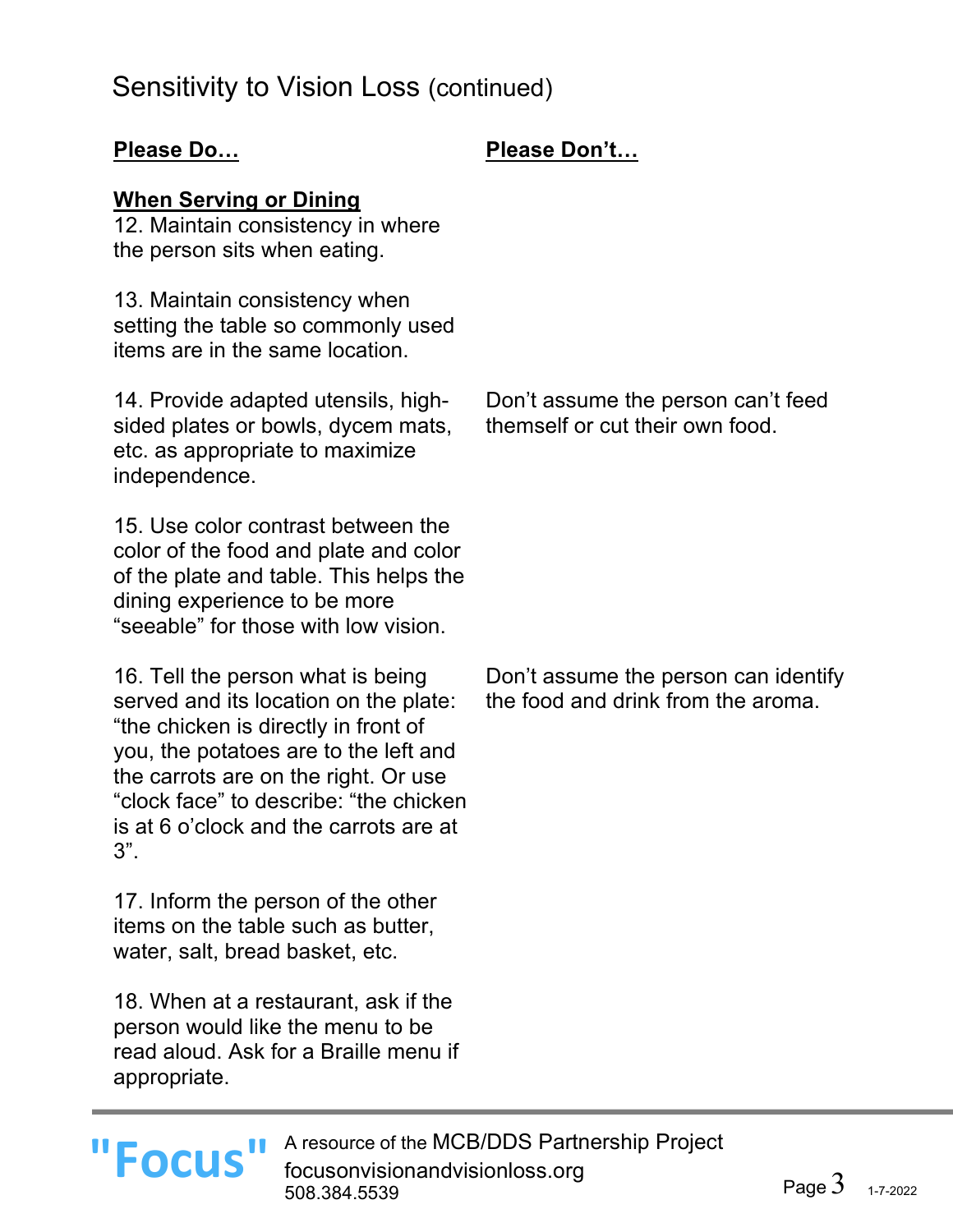### **When Giving Directions**

19. Use clear words and phrases that the person will understand. For a person with functional vision, use visual landmarks: "Turn left at the blue mailbox." Use auditory cues as needed: Tap the handrail as you say, "the handrail is on your left."

### **Please Do…. Please Don't …**

Don't give vague directions such as "it over there".

Don't point or gesture without giving clear verbal directions.

### **When Working**

20. Tell the individual if things are moved.

21. Give instructions as clearly as possible. Use phrases, item names and concepts that the person understands.

22. Adapt activities and work materials and workspace as needed. Control glare and use task lighting, contrast, jigs, textures, sound sources, etc.

### **General Safety Considerations**

23. Furniture should be kept in the same place. If it is moved, inform and/or reorient the person to the room.

24. Doors should be open all the way or closed all the way.

Don't move or remove anything from the person's workspace without telling them what is being moved and where it will be put.

Be careful not to confuse the person with left/right directions. Remember if you are facing the person, your left is their right.

Moving furniture can be disorienting and a real safety hazard.

A resource of the MCB/DDS Partnership Project **"Focus "** A resource of the MCB/DDS Partn focusonvisionandvisionloss.org 508.384.5539